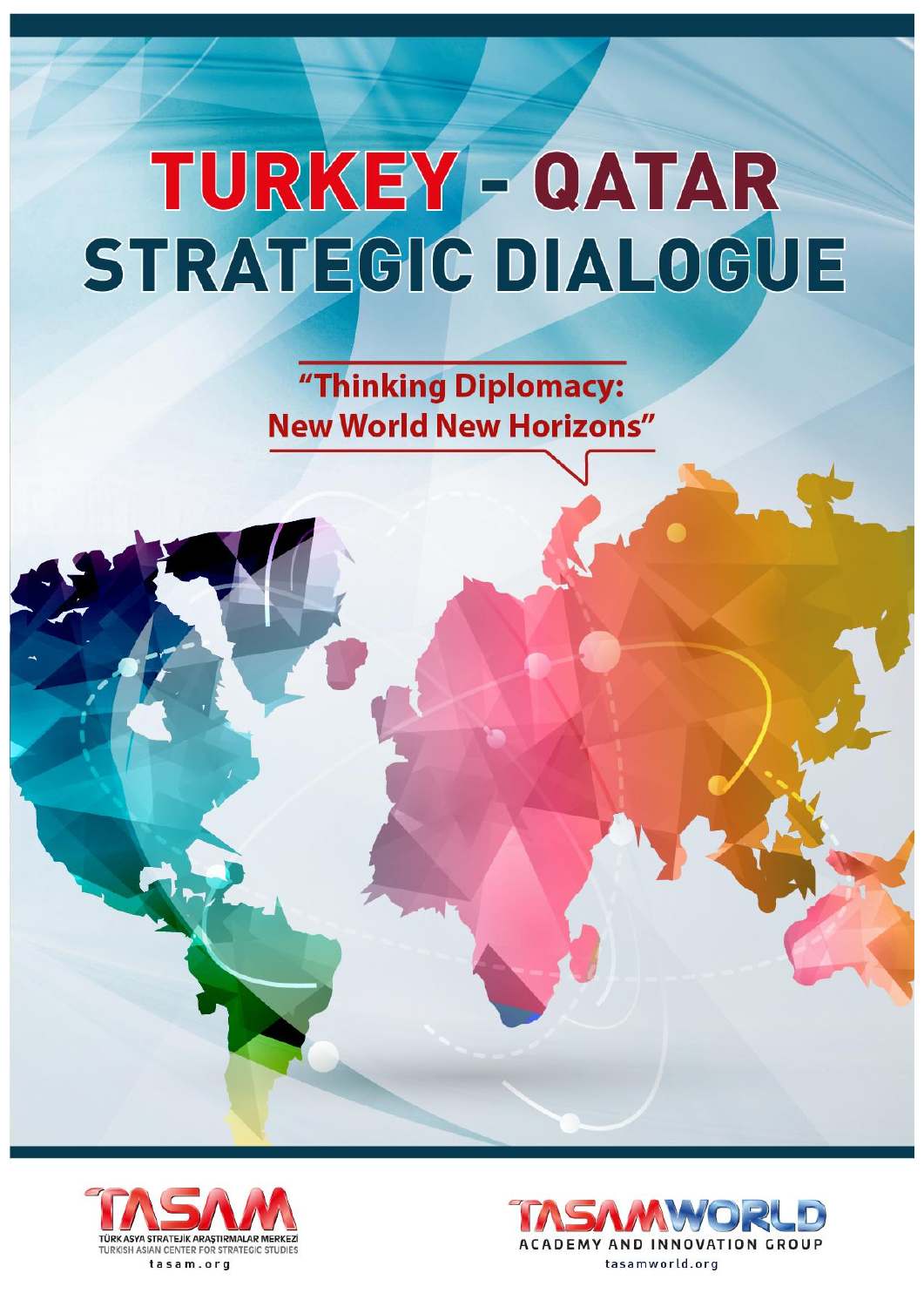

# **VISION DOCUMENT** (DRAFT) **Turkey - Qatar Strategic Dialogue "Thinking Diplomacy: New World New Horizons"**

## **( Turkey - Qatar )**

When we look at the main trends in the world, global competition in the age of new economy based on "information and knowledge-based products" following "soil and machinery" is developing through "micro-nationalism", "integration" and "unpredictability''. Challenges that determine the new nature of life and state; such as " crisis in resource and sharing ", unsustainability of production-consumptiongrowth formula, purge of the middle class with Chinese leverage, energy, water, and food insecurity, transition to the 4th dimension, liquidation of human resources in the workforce, transition from hard power to soft and smart power on the basis of the very changing state nature and anticipation management, can be formed as the basic references.

Within all these fundamental parameters, the transformations in technology are prone to change the whole human life and nature by developing with artificial intelligence, virtual/enhanced reality and mobility centered. It is obvious that the concepts of "Industry 4.0" and "Society 5.0" are important topics for managing the transformation of the world within the dimensions of industry and society. Another contributive factor is the turbulence that China creates as it begins to become intensively dominant on the world stage day to day. The New Silk Road project, "One Belt and One Road Initiative"; is shaped as a global integration project involving more than hundred countries, both on land and at sea, permanently changing the distribution of economic shares. In countries with no middle class, authoritarian regimes or chaos stands as two options in the fore-seeable future. How to make the division of labor in terms of regional and global security and how to share the costs is also a point of discussion in the coming period.

The development of new alliances on security can be read from the risks and the initiatives undertaken by dominant countries. The quality of the concepts of property and power, and the business model change historically. The future of the EU with the "Failure in Success" syndrome will be determined by the results of the polarization which revived in the West after the Brexit. Along with all these developments, "Ecosystem of safety" changes with the law. The "Security - Democracy" dilemma will be experienced much more after that. Because, for the democracy, it is difficult to survive in countries where the middle class is melting and security leans to a sophisticated ground. The question "Will security bring us authoritarian regimes" needs to be discussed further.

Turkey distinguishes itself with an 84-million inhabitants, growing economy and geo-strategic status in the center of Afro-Eurasia. Turkey's historical, political and cultural ties between Europe, Black Sea, Caucasus, Asia, Middle East and African countries, rising activity in the international arena, especially in the United Nations, being an important member of organizations such as NATO, OSCE and CICA and with active foreign policy, it has become an increasingly important actor on the global platform.



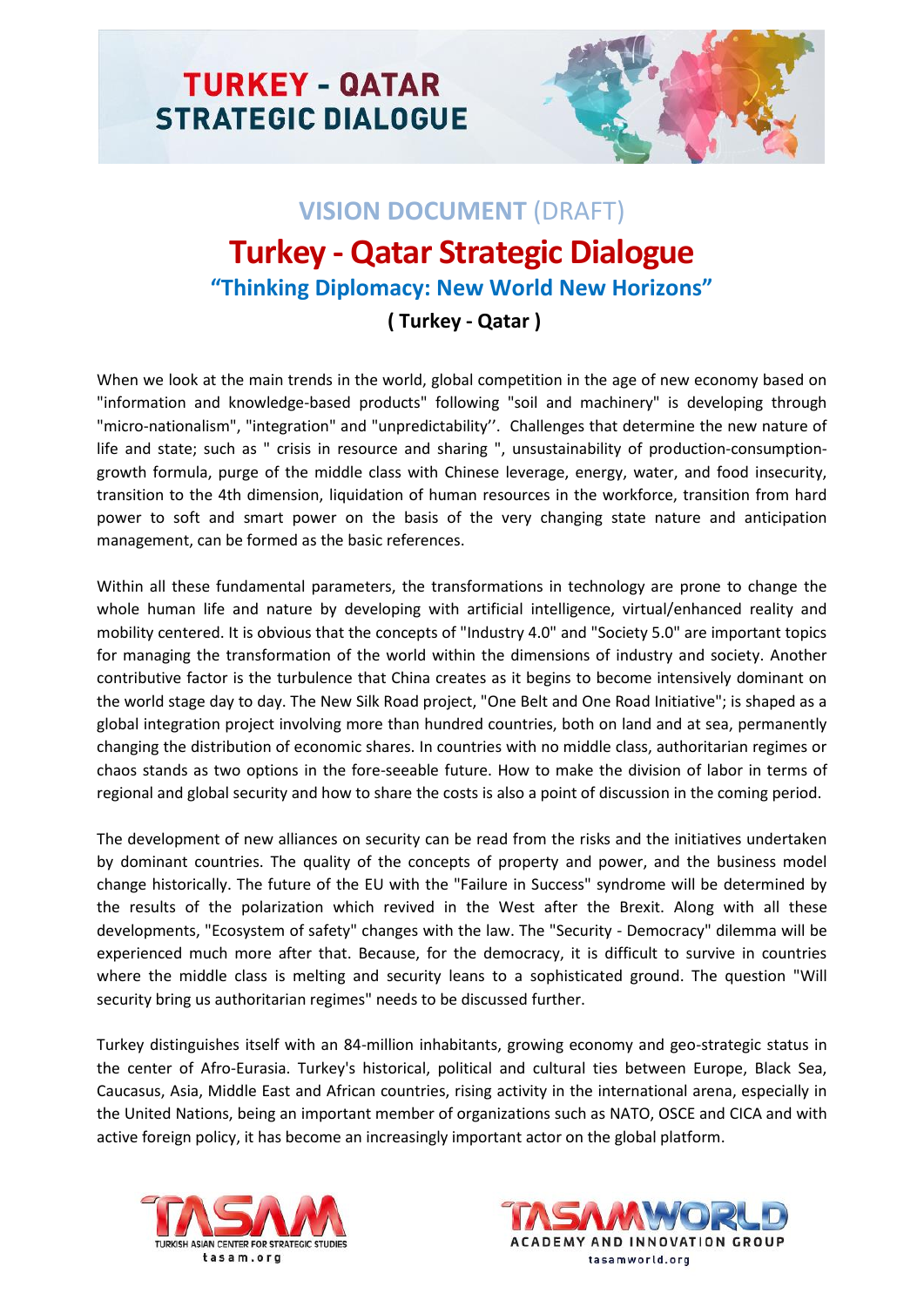

Qatar is one of the prominent countries in Middle East, the most strategically important region in the world, with regards to its politics, economy, geographical location and natural resources. It is member to 40 international and regional organizations. Having the world's third largest natural gas reserves and being the world's largest exporter of LNG, Qatar has achieved a rapid economic growth trend thanks to the high oil and natural gas prices until 2015 and made it one of the richest countries in the world. The decline in oil and natural gas prices since 2015 has also affected the economic growth.

The blockade of Saudi Arabia, UAE, Bahrain and Egypt against Qatar since June 2017 posed an additional test for the economy of this country. Within the framework of the crisis, Qatar's only land border with Saudi Arabia and air and sea borders with other countries applying embargo were closed. Qatar responded to falling oil prices and embargo by strengthening its financial structure and diversifying its economy, and managed to overcome both crises. Existence of the Turkish Military Base established in Qatar with relevant agreements prior to the embargo and vital support of Turkey made strategic contributions to managing the embargo process. The deepening relations in security, defence and defence industry dimensions have been a driving force also for other sectors.

The 60% of Qatar's economy is based on oil and natural gas resources. Qatar is implementing new policies to diversify its economy by investing in sectors like finance, trade, tourism, transportation and manufacturing. With the momentum of "Qatar National Vision Document 2030" which was declared in 2008 and 2022 FIFA World Cup in Qatar; new international airports, railways and metro, settlements and roads were began to be built. In this respect; construction sector is currently the most prominent sector in the country. There are important developments with regards to Turkey-Qatar relations. Qatar gives great importance to Turkey's role in the region. The government and people of Qatar have positive attitude towards Turkey. Qatar is the most prominent Arab country that is trying to solve the conflicts in region. Turkey-Qatar cooperation in UN and OIC has increased in the recent years.

Annual meetings of the High Strategic Committee mechanism which has founded in 2014 and established the institutional structure of high-level dialogue and cooperation between the two countries, are carried out by co-chairing of the President of Turkey and the Emir of Qatar. The 5<sup>th</sup> meeting of the mechanism was held in Doha. On the occasion of these meetings, a large number of agreements, protocols and memorandums to reinforce the cooperation in various fields between Turkey and Qatar, were signed.

The bilateral trade volume between Turkey and Qatar stood at 1.426 billion dollars in 2019 and trade gap weigh against Qatar was 0.898 billion dollars. The main products exported by Turkey to Qatar are electrical and electronic parts, furniture, construction parts, petroleum-mineral oils, milk and dairy products. The main products exported by Qatar to Turkey are untreated aluminum, mineral fuels (LNG), plastic products.



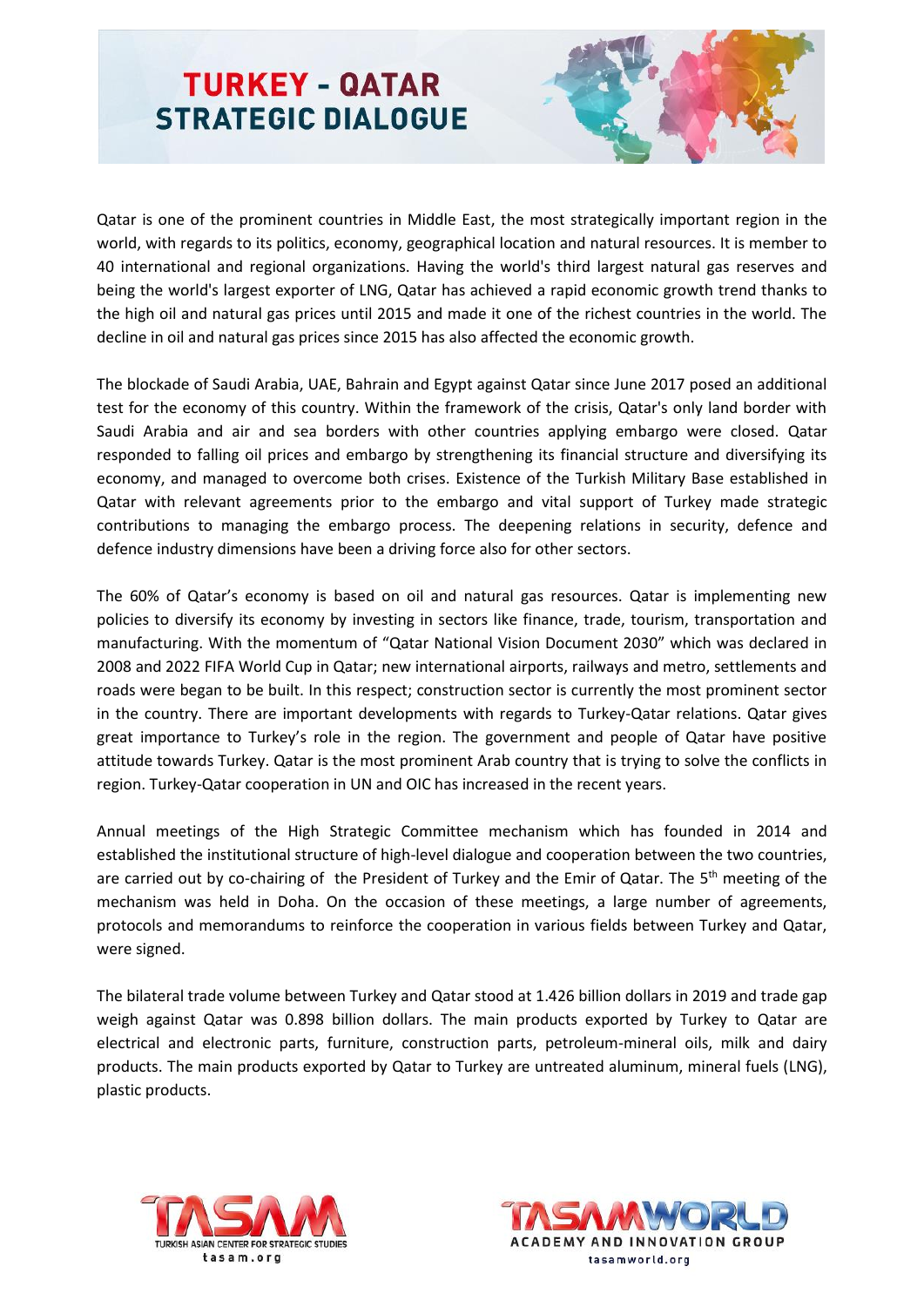

The Turkish investment in Qatar is mainly in construction business and consulting services. Today, there are many Turkish companies in Qatar and it is estimated that they are in charge of projects worth more than 10 billion dollars. There are efforts from Turkish officials for Qatari businessmen to make investment in Turkey. Natural gas pipeline project between Qatar and Turkey has been evaluated positively by officials.

Both countries are conducting new and realistic policies with regards to their relations and rediscovering each other. Turkey tries to gain the support of Qatar in international affairs such as Cyprus. In the following term; the cooperation opportunities in the fields of politics, economy, culture and security within the bodies of UN, OIC and Arab League can be strengthened.

The basis tendency coming with globalization and multidimensionality which gained momentum after the end of the Cold War, aims to strengthen the countries not by themselves but through certain regional cooperation and trans-regional partnerships. Countries are now moving towards an open structure based on dialogue and cooperation in economic, political and cultural terms, while those who cannot adapt are experiencing serious instability.

It is being deeply felt that there is an urgent necessity for collaborative works of the two countries so that the solutions for the regional issues can be found. Now it is required that the two countries head towards a future structure, in order to uplift the Turkey - Qatar relations an ideal point within a world power schema which takes its form in a multi-dimensional way, by creating a mutual deepening not only in political and strategic basis but also in its each parameters. History offers both the two countries opportunities for deepening their interdependency. In this regard, the **Turkey - Qatar Strategic Dialogue**, which will bring together the representatives of the related sectors in a comprehensive way that includes the strategic dimension of the relations, will play a significant role in order to build the interdependence and depth which should be.

#### **Main Theme**

**Thinking Diplomacy: New World New Horizons**

### **Sub Themes**

**New Balances New Economy Turkey-Qatar Economical Relations: Opportunities and Risks Energy Policies: Geopolitics and Security Share of Technology, Academic and Cultural Cooperation Sectoral Cooperation Perspectives: Defense Industry and Transportation Social, Economic and Political Developments**



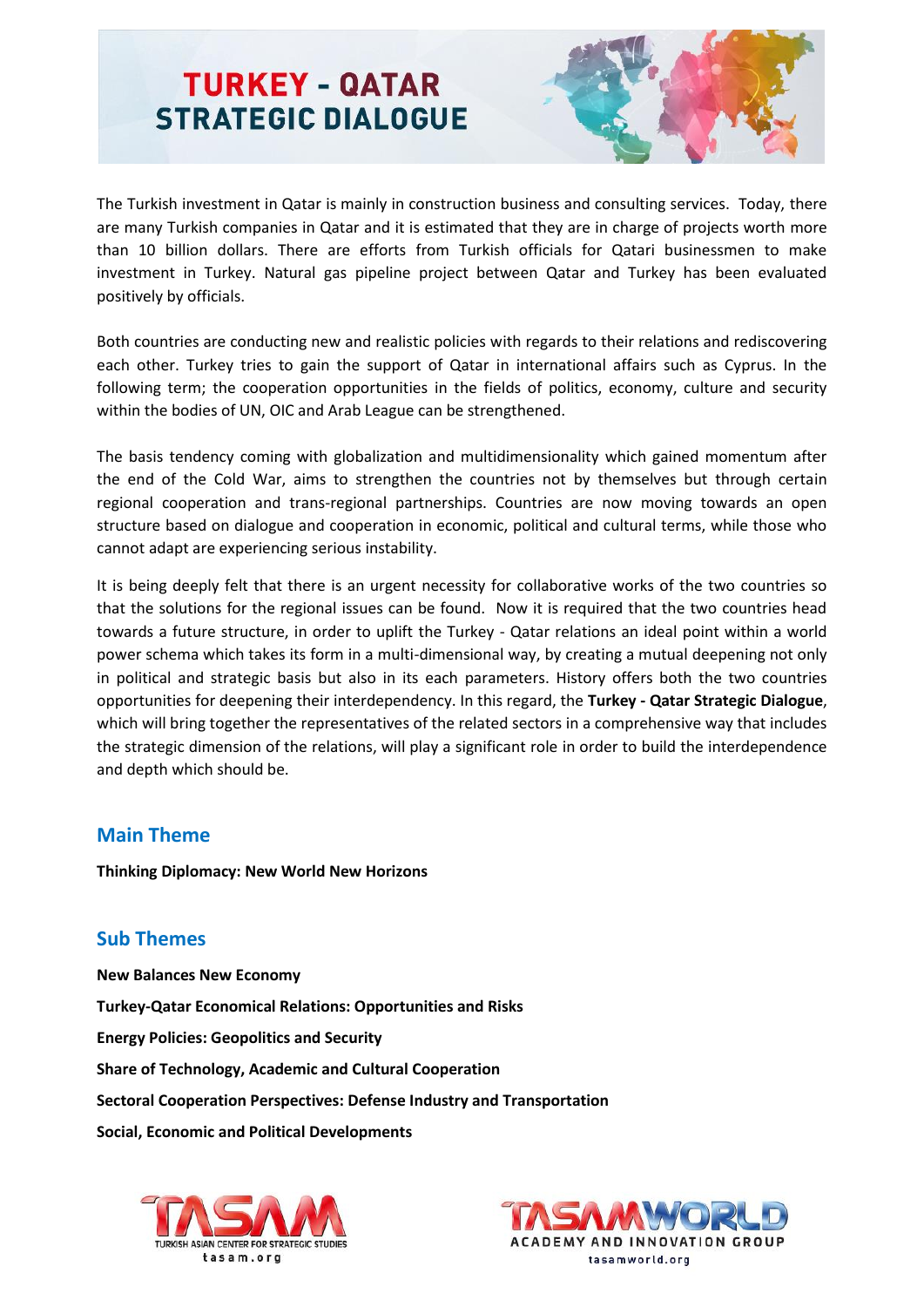

**Middle Eastern, Asian, African Countries and Turkey-Qatar Relations with USA, EU, China and New Partners and Regional Strategies Rising Powers in Multi-polar World and Adaptation to the Global Management Structures**

### **Primary Sectors**

**Public Diplomacy, Education and Language Culture and Tourism Construction, Construction Business and Infrastructure Health and Health Tourism Energy, Petro-chemistry and Investments Logistics, Transportation and Communication Banking and Finance (Strategic Investment Fund) Economy and Trade Media and Communication Science and Technology Brand Cities and Environment Defence and Space Industry**

## **STUDIES AND ACTIVITIES (DRAFT)**

#### **Method**

Inductive Reasoning, Participation and Economic Deepening

**Turkey - Qatar Committee of Wise Persons Meetings Workshop**

**Building Capacity and Ecosystem Inventory**

**Preparation of Research Projects and their Reports**

**Development of Pro-active Policy Recommendations** 

**Round-Table Meetings/Workshops**